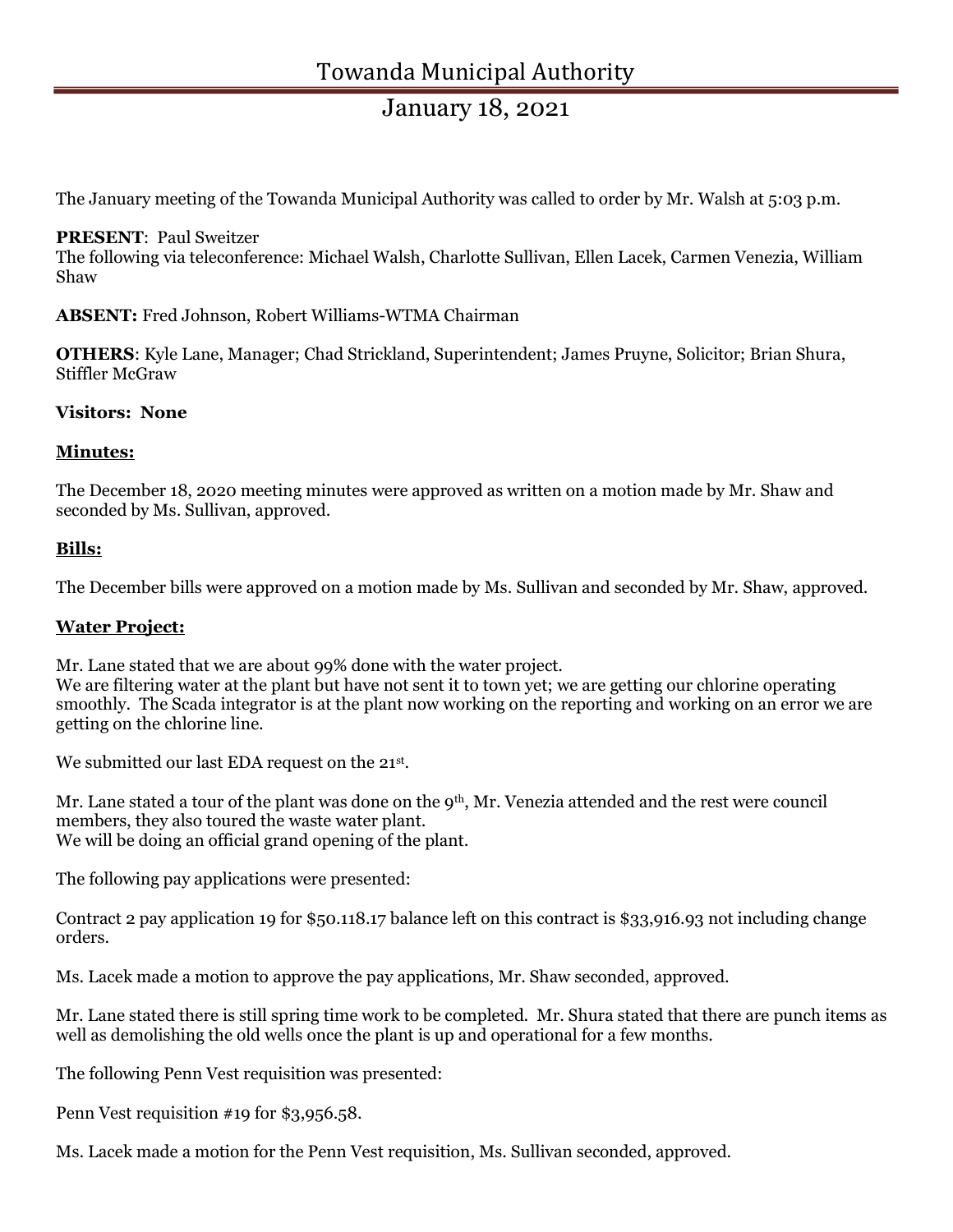## January 18, 2021

The following change orders were presented:

Contract 2 change order 6 for \$14,325.78 for the repair of pipes at the Robert's well, a cover for our monitoring well, onsite start up work for Pall to reprogram Robert's wells, a breaker that has been ordered from Pall for the compressed air system, chemical tubing for the chlorine, chemical containment skids that were required per DEP.

Mr. Shaw made a motion to approve the change order, Ms. Sullivan seconded, approved.

#### 2018 Flood:

Mr. Casanave came up with the designs and plans and they were forwarded to PEMA for approval.

We have to wait for creek crossing permits in order to take these out to bid.

Mr. Walsh asked if we will have to pay the contractors before getting reimbursement, Mr. Lane stated that that depends on the contractor and our reimbursement time from PEMA.

Mr. Sweitzer asked for the cost; Mr. Lane stated that it is estimated at \$700,000.00 but the cost is reimbursed on the actual work as long as it fits the scope of the project.

#### Sewer:

Mr. Lane stated we ordered a backup mixer the lead tie is  $12 - 16$  weeks; this is one of the critical items that Mr. Walker identified.

We found out today that we had a drive go down at the plant; we are trying to get that refurbished.

## Thomas St. PRV:

Mr. Lane stated we think that we will be able to install the new vault and PRV close to our existing one and just disconnect the old one and use the new one. This is under the Small Water and Sewer grant we were awarded and we have a 15% match.

## Relocation of Water Main:

Mr. Lane stated he discussed this previously but Penn Dot is requiring us to move our water main along SR 220 near the bulk station; this will be a 75/25 reimbursement we pay 25% of the cost. We will look at Mr. Casanave determination to either incorporate the project with Penn Dot's vendor or we bid it ourselves. We are looking at getting two valves, manhole, and fire hydrant with this change.

#### Adjournment

As there was nothing further to discuss, the meeting adjourned.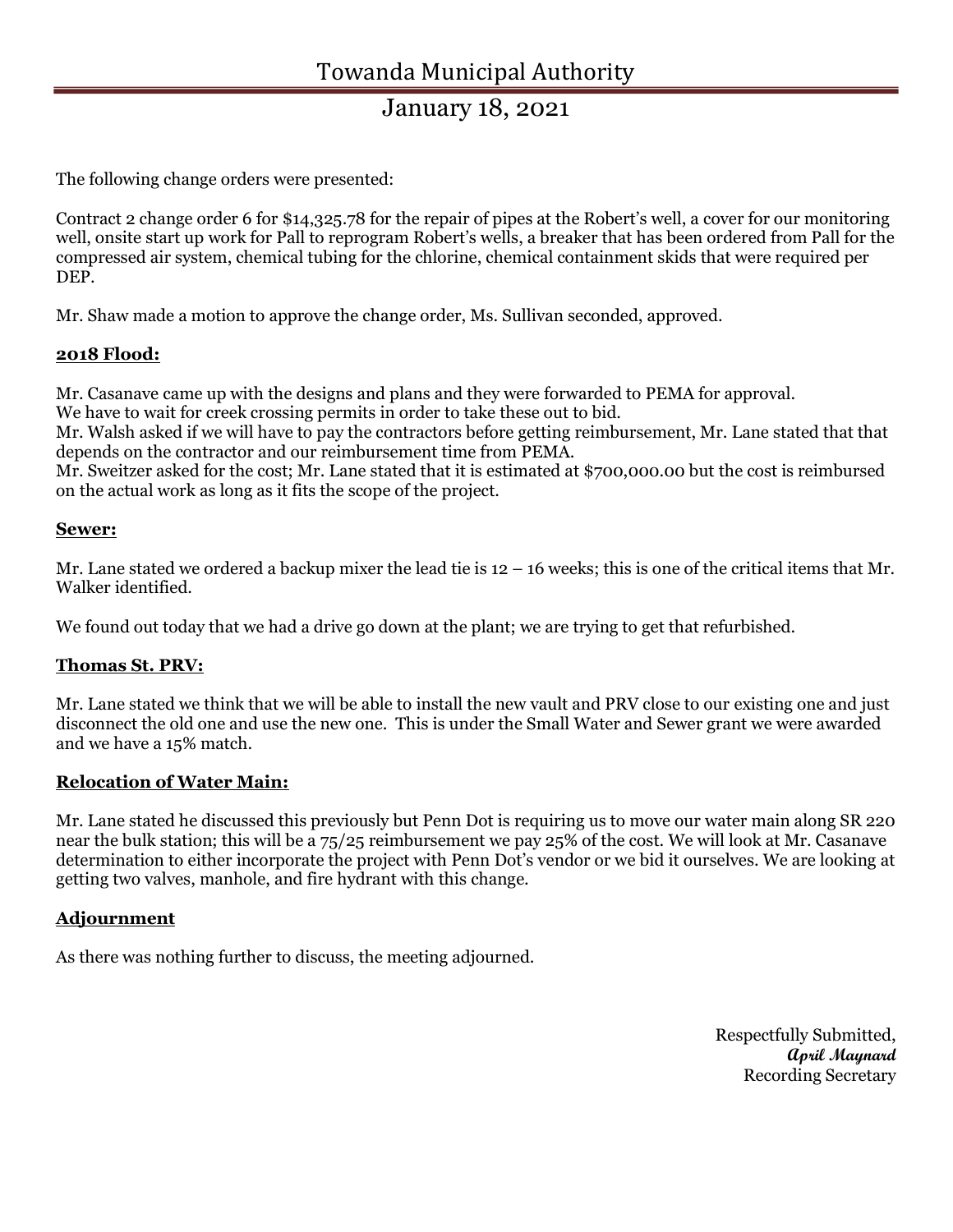## February 22, 2021

The February meeting of the Towanda Municipal Authority was called to order by Mr. Walsh at 5:00 p.m.

#### PRESENT: Michael Walsh, Fred Johnson The following via teleconference: Charlotte Sullivan, Kayla Saxon

ABSENT: Carmen Venezia, William Shaw Paul Sweitzer, Robert Williams-WTMA Chairman OTHERS: Kyle Lane, Manager; Chad Strickland, Superintendent; James Pruyne, Solicitor; Eric Casanave, Stiffler McGraw

#### Visitors: None

#### Ms. Lacek:

Mr. Lane informed the Board of the passing of Ms. Lacek on February 20th.

#### Ms. Saxon:

Mr. Lane introduced Ms. Saxon to the Board she is replacing Mr. DeWitt; she is a design technician with Milnes so she has experience in water, wastewater and stormwater projects.

#### Minutes:

The January 18, 2021 meeting minutes were approved as written on a motion made by Ms. Sullivan and seconded by Mr. Johnson, approved.

## Bills:

The January bills were approved on a motion made by Ms. Sullivan and seconded by Mr. Johnson, approved.

## Water Project:

Mr. Lane stated that the new treatment plant is operational and has been operational since the  $27<sup>th</sup>$  of January. We will start disconnecting well 1 & 2 by the end of the month; TMA 1 will be demolished and filled, well 2 will be an observation well for GTP, all pumps will be removed.

The reporting from the SCADA has been troublesome.

The latest EDA request was submitted on the  $27<sup>th</sup>$  of January, the funds will not be dispersed as we are at 90% of completion and we need to start to complete the EDA checklist in order to be reimbursed for the last 10% of the grant monies.

#### 2018 Flood:

Mr. Lane stated we have received our stream crossing permits; we need our highway occupancy permit. We would like to get this bid as soon as possible.

Mr. Lane is looking at bids going out and have approval requested at the April Board meeting.

Mr. Lane stated the easements provided by Mr. Pruyne have been mailed and he received one card back and a call from one of the customers.